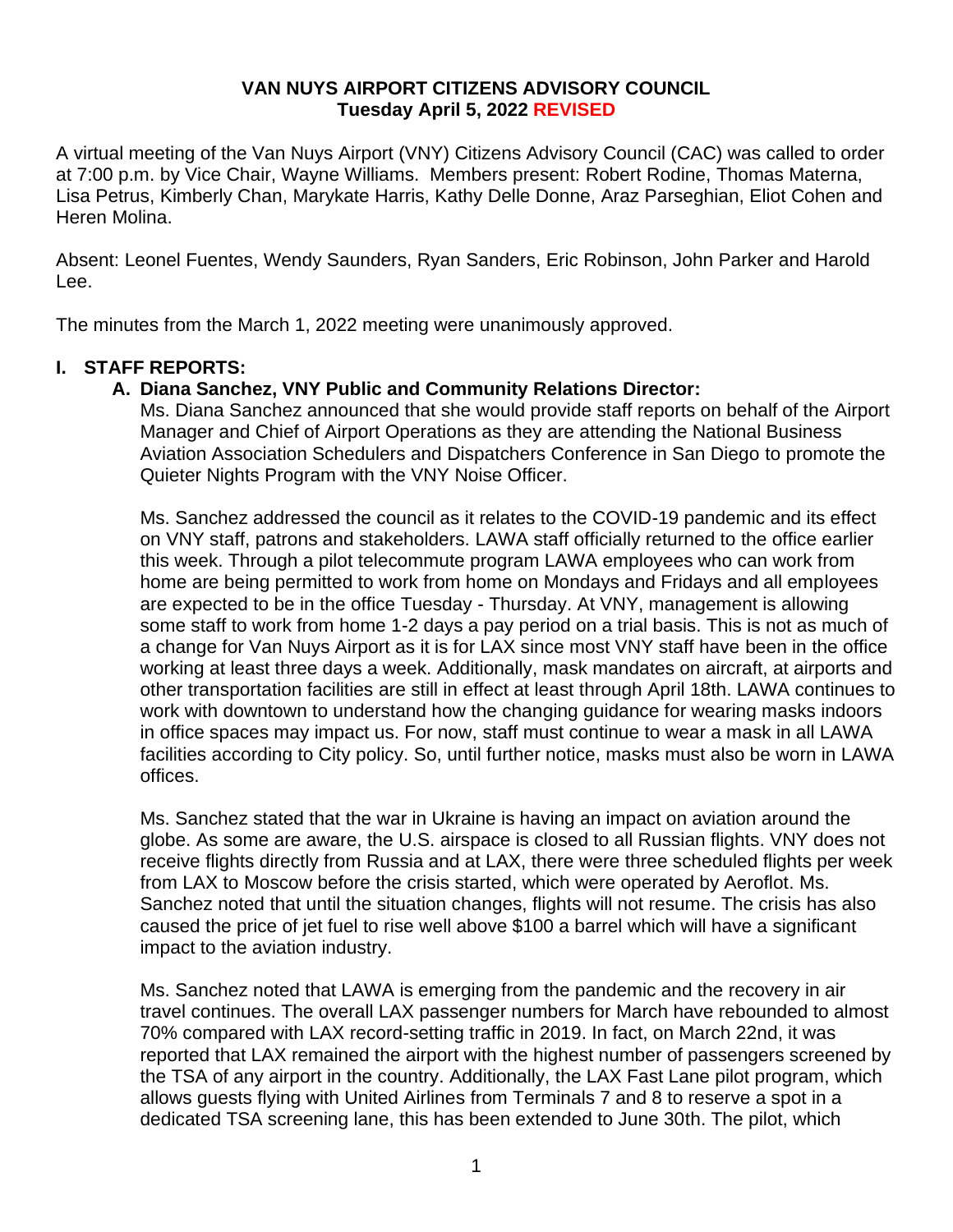began in mid-October of last year and was originally scheduled to end in January, was extended thanks to the positive feedback from guests, United Airlines and TSA.

Ms. Sanchez noted that last month Ms. Margheritis commended Aeroplex Group Partners who recently became the first airport developer self-certified under the National Air Transportation Association's (NATA) Sustainability Standard for Aviation Businesses. This month, VNY would like applaud Jet Aviation, one of VNY's Fixed Base Operators and the first VNY business to offer sustainable fuel on a regular basis announced that it signed the World Economic Forum's (WEF) 2030 Ambition Statement, "Clean Skies for Tomorrow". The "Clean Skies for Tomorrow" mission aims to see (SAF) constitute 10% of the global fuel supply by 2030. The signing of this statement is an important step in Jet Aviation's strategic plan to operate sustainably and is consistent with LAWA's Boldly Moving to zero sustainability action plan, which include bold goals for LAX and VNY to achieve zero carbon emissions, zero use of potable water for non-potable purposes and zero use of non-renewable energy by 2045.

Ms. Sanchez addressed the council as it relates to aircraft operations. Overall recovery in air travel continues. In February 2022, VNY conducted 20,244 aircraft operations, this represents a 1.08% decrease in operations as compared to February 2021. VNY's YTD 2022 operations totals are currently up by 11.72%. For jet operations, based on the Noise and Operations Monitoring System, in February 2022 VNY had approximately 6,194 jet operations. This number is up by 3% compared to the previous month of January but up by 26% compared to the pre-pandemic month of February 2020.

# **B. VNY Airport Operations**

Ms. Sanchez provided a report on behalf of Mr. Moreno, Chief of Airport Operations. Due to rain, the Runway 16L reconstruction project is behind two days but the contractor feels they can make it up and 16L will be back in service in August, at which time the slurry seal project for 16R will begin.

Ms. Sanchez noted that construction updates can be found online at [www.iflyvny.com.](http://www.iflyvny.com/)

# **C. VNY Public and Community Relations**

Ms. Sanchez thanked Lt. Boisselle for his participation in National Read Across America Day where he read to over 100 students at Stagg Elementary.

Ms. Sanchez announced that on April 1st Van Nuys Airport was recognized by the Greater San Fernando Valley Chamber of Commerce as a Captain of Industry.

Ms. Sanchez noted that next week VNY will participate in the Valley Economic Alliance Annual Valley of the Stars Gala.

Ms. Sanchez addressed the council as it relates to National Volunteer Week on April 17- April 23, 2022.

Ms. Sanchez addressed the council as it relates to Aviation Career Day which will be held virtually on Friday April 29, 2022.

Ms. Sanchez thanked Ms. Saunders for her kind comments made at the March CAC meeting. Ms. Sanchez stated that VNY is a team that has a great Public Relations team.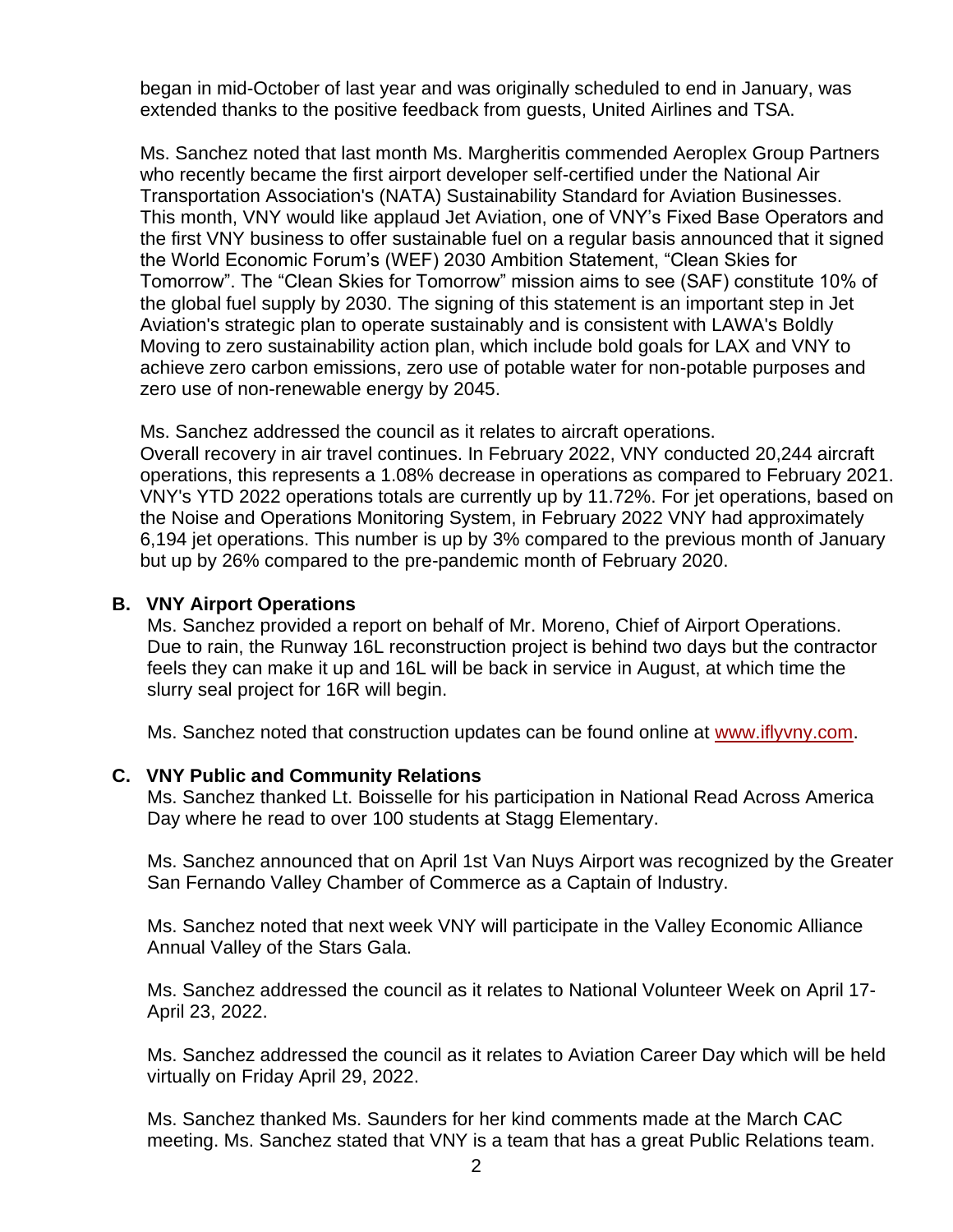And commended VNY Airport Information Specialist, Ms. Aymee Cruz who led the Toiletry drive to benefit Human Trafficking victims.

# **D. Dan Yeung, LAWA Environmental Supervisor**

Mr. Dan Yeung provided a report on behalf of Ryan Page, VNY Noise Officer. Mr. Dan Yeung provided the council with a briefing on Noise Comments and the Jet Early Turn and Quiet Jet Departure programs for February 2022. The briefing summarized the information contained in the monthly environmental reports (attached).

Updates and information can also be found on the LAWA website at [www.iFlyVNY.com](http://www.iflyvny.com/) under the Noise Management Section.

# **E. Lt. Anthony Boisselle, Officer-in-Charge, Airport Police**

Lt. Boisselle addressed the council as it relates to a situation at the golf course.

Lt. Boisselle addressed the council as it relates to National Read Across America Day and thanked Ms. Sanchez for the invitation to participate and read to local school children.

Lt. Boisselle thanked all the tenants who participated in the VNY assessment, Crime Prevention through Environmental Design.

Lt. Boisselle commended Council District 6 on their homeless outreach program and noted that police officers did some outreach to the homeless community surrounding VNY and handed out pamphlets for assistance. He thanked the assisting officers for being proactive and supportive.

Lt. Boisselle addressed the council as it relates to the LAWA Police webpage and encouraged all participants listening to provide any recommendations.

# **II. BOAC AGENDA ITEMS CONCERNING VNY**

In conformity with the Governor's Executive Order N-29-20 dated March 17, 2020, and due to continuing concerns over COVID-19, the BOAC has continued to meet via teleconference.

Since the last CAC meeting on Tuesday, March 1, 2022, there were two virtual BOAC meeting.

At the meeting held on Thursday, March 3rd, there was one item under regular items for Board action related to VNY. A resolution for a second amendment with Sharp Electronics Corporation to add funding and extend the term by one year with one-year renewal option covering ongoing managed print services to ensure LAWA has uninterrupted managed print services.

The meeting held on Thursday, March 17th had no agenda items pertaining to VNY.

The April 7th meeting has been cancelled.

The next BOAC Meeting will be held via teleconference and is scheduled for Thursday April 14th at 10 a.m.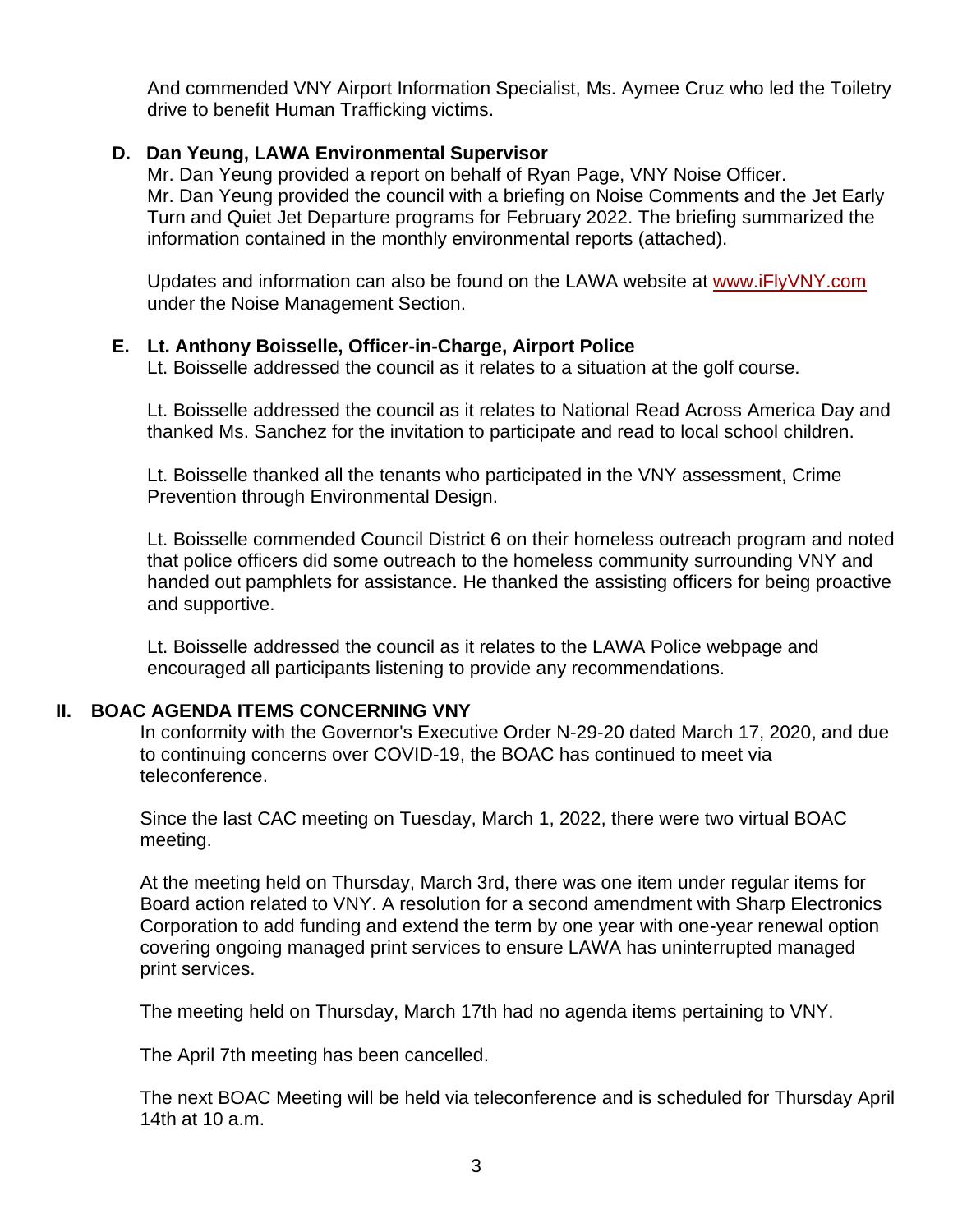#### **III. PUBLIC COMMENT PERIOD**

The Chair opened the Public Comment Period (Item III.)

The following community members spoke during the public comment period: Ms. Lisa Franks, Resident

Community members submitted written comments are attached.

# **IV. NEW BUSINESS – DISCUSSION/ACTION**

# A. **San Fernando Valley 99's Overview – Presentation**

Ms. Sanchez introduced Ms. Shokoufeh Mirzaei, from the San Fernando Valley 99's.

Ms. Mirzaei conducted a presentation titled "San Fernando Valley Chapter of 99's".

Ms. Sanchez thanked Ms. Mirzaei for her presentation and noted that Ms. Chan is also a member of the 99s.

Ms. Chan thanked Ms. Mirzaei for her presentation and the 99's for their continued support in the aviation community.

The Chair thanked Ms. Mirzaei for her presentation.

**B. Determination to Continue Holding CAC Meetings via Teleconference and/or Videoconference: Under Assembly Bill 361 Section 3(e)(3). Discussion/Action** The Chair opened the item for discussion.

Mr. Rodine presented a motion "Pursuant to AB 361 Section 3(e)(3), the Van Nuys Airport Citizens Advisory Council finds that holding Council meetings in person would present imminent risks to the health or safety of the members. Pursuant to AB 361 Section 3(e)(3), the Council finds that the COVID-19 State of Emergency continues to directly impact the ability of Council and Council members to meet safely in person. As such, the Board should continue holding Council meetings via teleconference and/or videoconference."

Ms. Harris seconded the motion.

Mr. Cohen stated that COVID-19 restrictions have eased and CAC members should stop hiding behind a video conference call and meet in person.

Mr. Rodine noted there continue to be health and safety concerns due to new COVID-19 variants.

Ms. Petrus stated that some people may not be ready to meet in person due to health concerns and underlying health disorders.

Mr. Materna noted that there is not much of a high risk currently in the Los Angeles area as the mask mandates have been lifted. Mr. Materna encouraged the council to consider hybrid meetings.

Mr. Cohen suggested that the council should make efforts to support a hybrid meeting.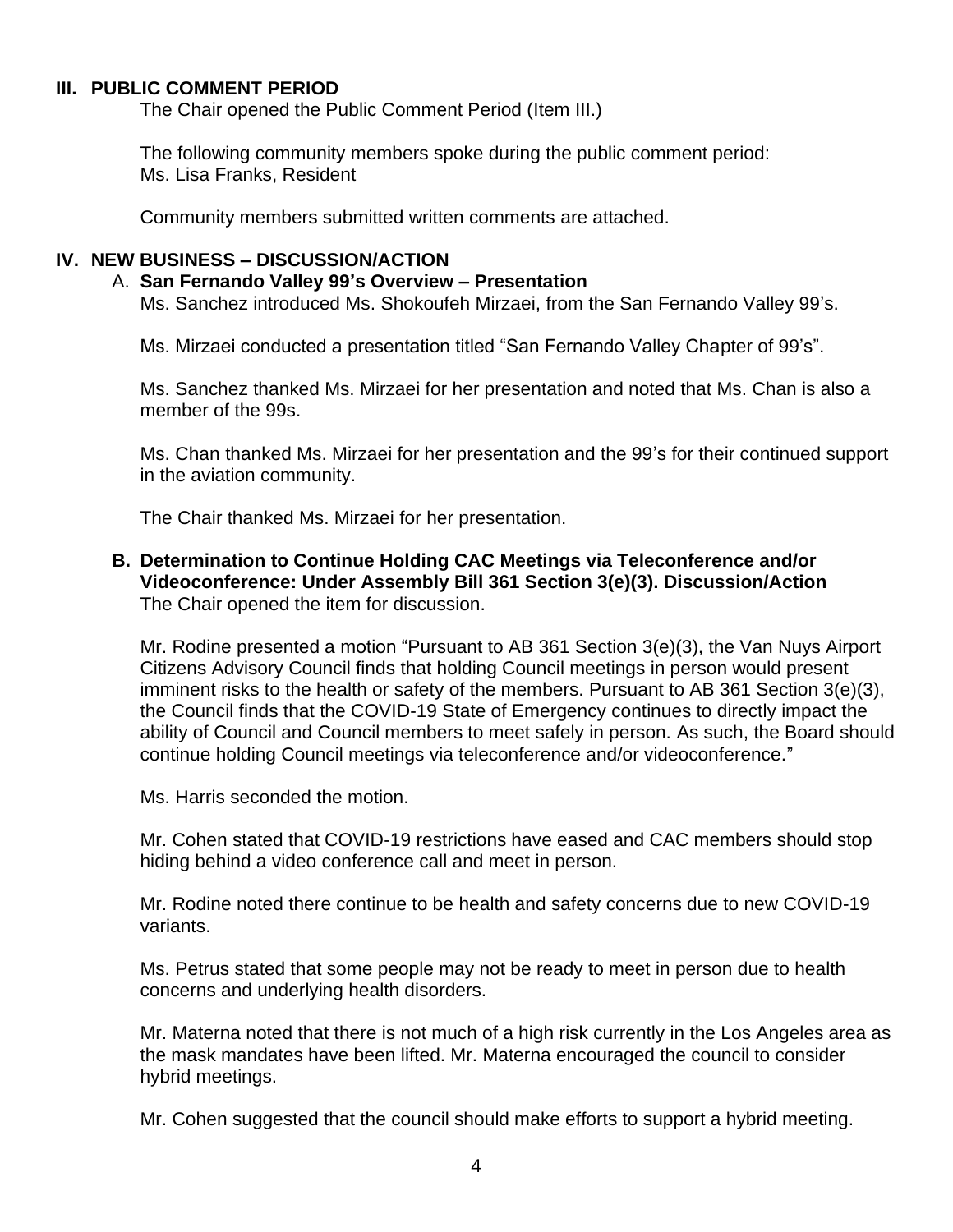Mr. Materna offered an amendment to Mr. Rodine's motion to include "The CAC starts doing hybrid meetings as soon as possible".

Mr. Cohen seconded Mr. Materna's amendment.

The Chair noted that the council should make efforts first to find a larger conference room to meet in person.

Mr. Cohen offered an amendment to Mr. Materna's motion to include "a timeline of 60-90 days to find a location and gather materials".

Mr. Petrus noted that the timeline would ultimately fall on LAWA staff to find the location and materials.

Mr. Rodine asked for clarification of the motion for the record and the secretary's notation.

Mr. Materna presented an amendment to Mr. Rodine's motion "that we work on getting hybrid meetings organized from the standpoint of logistics and expense and look for a location that is suitable for in-person meetings so that the council can do the hybrid meetings".

The Chair called for a vote.

The motion was rejected with a rollcall vote of four "affirmative" votes (K. Delle Donne M. Harris, T. Materna, E. Cohen) and five "no" votes (R. Rodine, L. Petrus, K. Chan, H. Molina, W. Williams).

The Chair called for a vote on the original motion presented by Mr. Rodine.

The motion passed with a rollcall vote of eight "affirmative" votes (K. Delle Donne, R. Rodine, M. Harris, L. Petrus, T. Materna, K. Chan, H. Molina, W. Williams) and one "no" vote (E. Cohen).

The Chair thanked the council for the discussion and noted that he will make his best efforts to facilitate an in person meeting as soon as it is safe.

#### **V. UNFINISHED BUSINESS – DISCUSSION/ACTION**

No items were discussed.

#### **VI. REPORT FROM THE CHAIR**

No items were discussed.

#### **VII. REPORT FROM THE WORKING GROUPS**

#### **A. Membership**

Mr. Materna stated that some council members have not attended any council meetings in the current calendar year.

Mr. Rodine noted that a council member could miss three meetings within the year and would then be in review for dismissal by the Chair and the appointed authority.